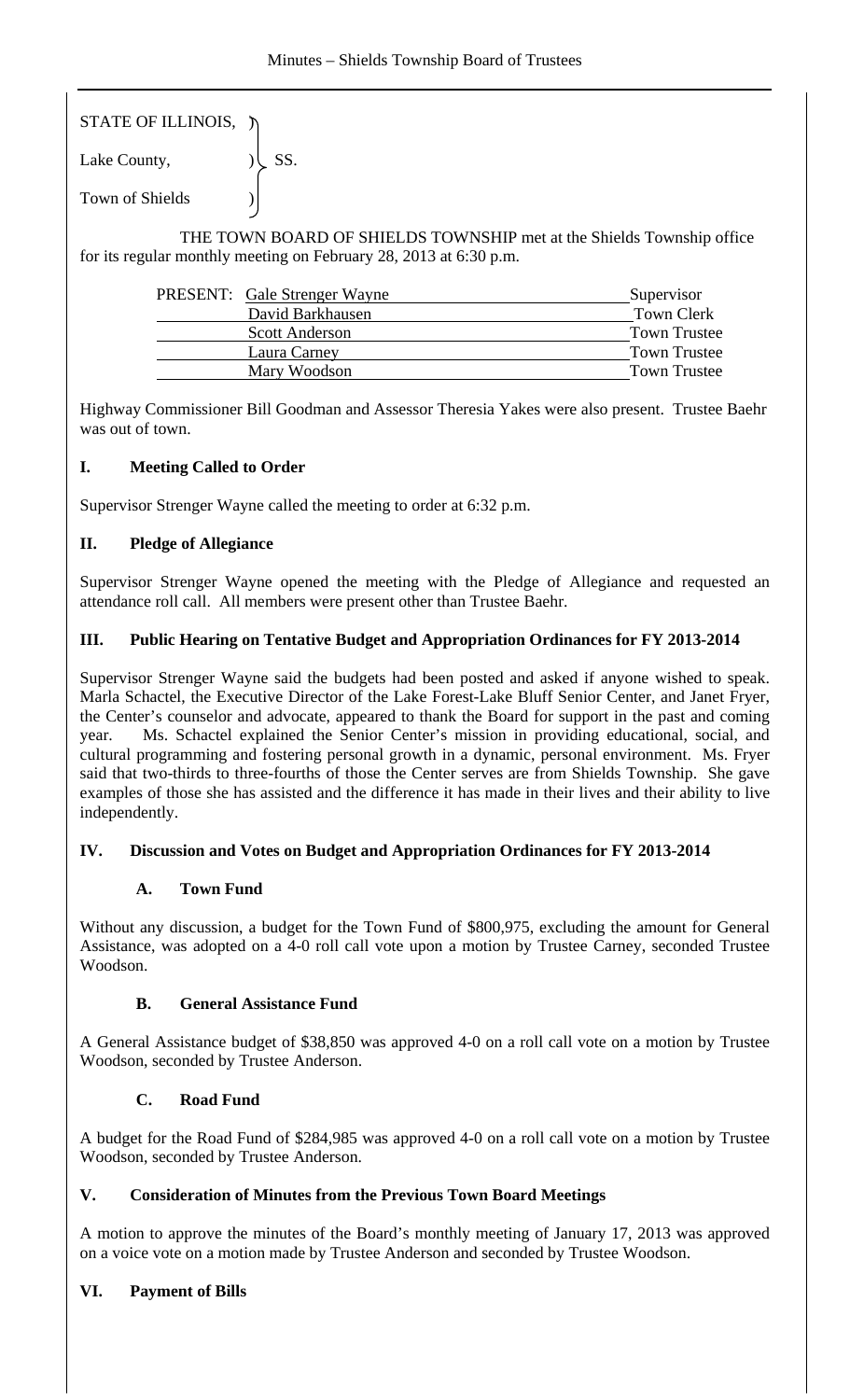**Town Fund Bills:** A motion by Trustee Carney, seconded by Trustee Anderson, to approve the payment of Town Fund expenses in the amount of \$103,845.03 passed 4-0 on a roll call vote.

**Road & Bridge Bills:** A motion by Trustee Anderson, seconded by Trustee Woodson, to approve the payment of Road Fund expenses in the amount of \$10,310.39 passed 4-0 on a roll call vote.

**General Assistance Bills:** A motion by Trustee Woodson, seconded by Trustee Anderson, to approve the payment of General Assistance expenses in the amount of \$2,722.09 passed 4-0 on a roll call vote.

## **VII. Community Partner Presentation by Arshia Ali-Kahn of the Umma Center**

Arshia Ali-Kahn, the Director of Business Development and Marketing for the Umma Center (Urban Muslim Minority Alliance), appeared before the Board to outline the nature of their work in promoting education and social assistance to the neediest residents of North Chicago and Waukegan. Supervisor Strenger Wayne said that two recent General Assistance recipients have received computer instruction from the Center. The Center was founded in 2004 by a Gurnee resident. Ms. Ali-Kahn started as a volunteer and then served on the Board of Directors. Over 30,000 individuals have been served with three initiatives that involve education (free GED classes and computer training at different levels with some classes also taught in Spanish); financial literacy seminars; and a basic needs program that includes the operation of food pantry that is open Tuesday through Thursday from noon to 5 p.m. and the distribution of clothing, with more than 30,000 clothing items donated. The Center is partnering with the College of Lake County to offer different levels of basic education. Most clients are over age 30 and don't normally qualify for a GED, as most have below a  $9<sup>th</sup>$  grade level of educational proficiency. She noted that 13 percent of Lake County's adult population cannot read. Ms. Ali-Kahn explained that factors relating to higher GED fees charged to clients and the increased use of technology in testing along with the addition of essays will make the attainment of a GED more difficult for many of those they serve. They are exploring becoming a GED testing center for the State. She distributed information about the Center and made a request for both volunteer and financial support. Supervisor Strenger Wayne expressed thanks for the Center's help with the Township's General Assistance clients working on their computer skills. The Center's website is www.ummacenters.org.

#### **VIII. Public Comment - None**

- **IX. Old Business None**
- **X. New Business None**
- **XI. Township Officials' Reports** 
	- **a. Trustee's Report None**

#### **b. Highway Commissioner's Report**

Highway Commissioner Bill Goodman noted that winter had suddenly arrived in February and that, in addition to keeping the roads clear, his department has been working on equipment and repairs. With the amount of road salt consumed recently, there is now room again for the sheltered storage of it.

#### **c. Supervisor's Report**

In her Supervisor's Report, Supervisor Strenger Wayne mentioned the following items:

- A service learning project in the past month that involved a significant number of students from the middle schools in Lake Forest and Lake Bluff who came to the Township and were exposed to the circumstances of individuals of limited means by eating items from the food pantry and having the demographic and economic diversity of the Township explained to them. The students were asked to help meet the needs of the community and were given bags to return needed items, which results in 20 bags being return with paper products.
- The recognition of the by Mother's Trust for the support of children in need at an event attended by sixty people.
- A scheduled visit of the Northern Illinois Food Pantry's mobile food pantry, supported by the Township's Phoenix Rising Foundation, at Neal School in North Chicago on March 13<sup>th</sup>, from 4-6 p.m..